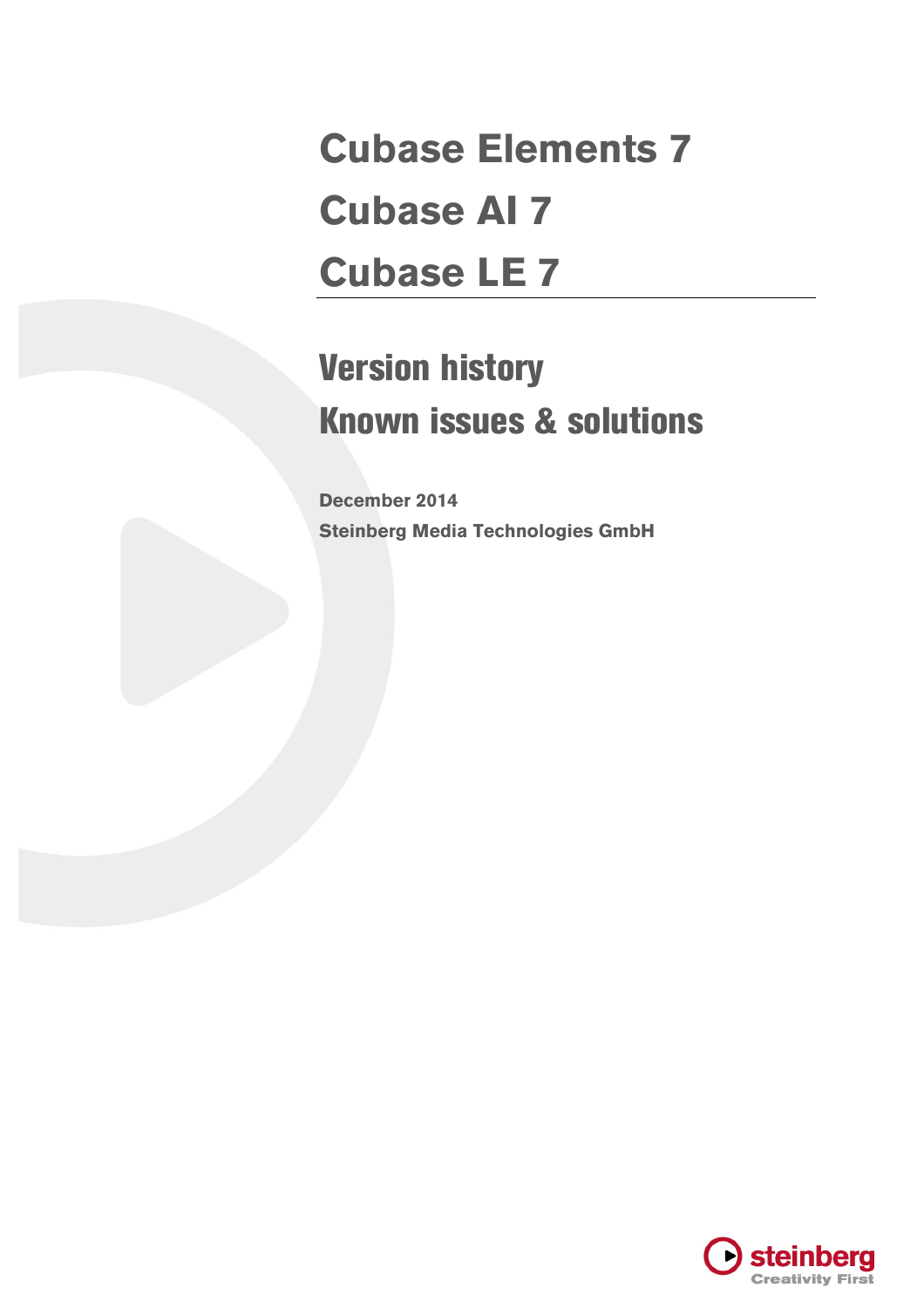

# **Table of contents**

| Audio       |  |  |  |
|-------------|--|--|--|
| <b>MIDI</b> |  |  |  |
| Plug-ins    |  |  |  |
| Other       |  |  |  |
|             |  |  |  |
|             |  |  |  |
|             |  |  |  |
|             |  |  |  |

#### Credit notice:

Steinberg, Cubase, ASIO and VST are registered trademarks of Steinberg Media Technologies GmbH. VST Sound is a trademark of Steinberg Media Technologies GmbH. Windows is a registered trademark of Microsoft Corporation in the United States and other countries. Macintosh, Mac and Mac OS are trademarks of Apple Inc., registered in the U.S. and other countries. All other product and company names are trademarks and registered trademarks of their respective holders. All specifications are subject to change without notice. Made in Germany. Copyright © 2014 Steinberg Media Technologies GmbH. All rights reserved.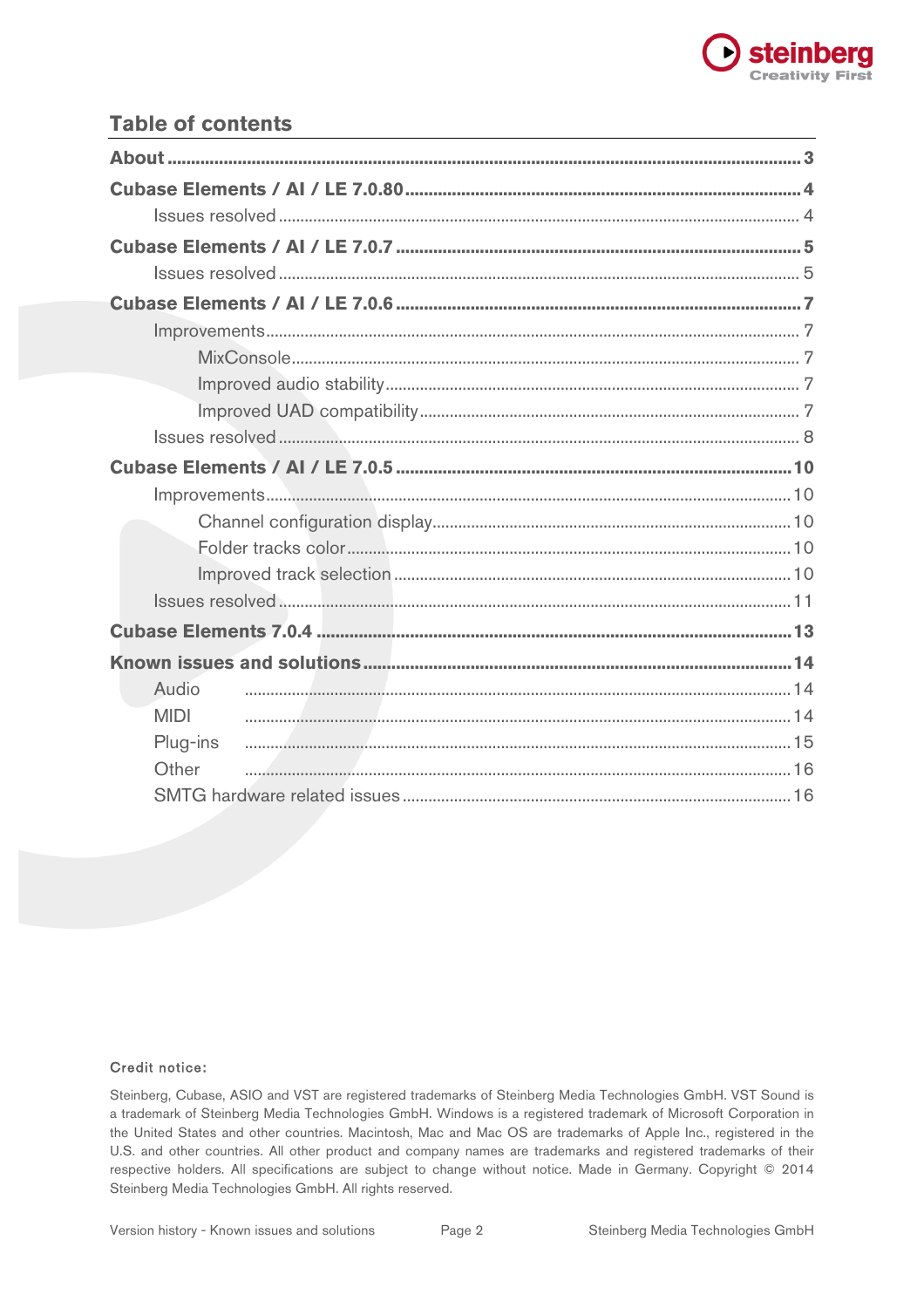

## Congratulations and thank you for using Cubase!

This document lists all update changes, fixes and improvements as well as known issues and solutions for the Cubase 7 product family.

Please note that the known issues and solutions section contains issues that might concern specific Cubase versions only. Please make sure to read through this section before contacting Steinberg support.

Enjoy using Cubase!

Your Steinberg Team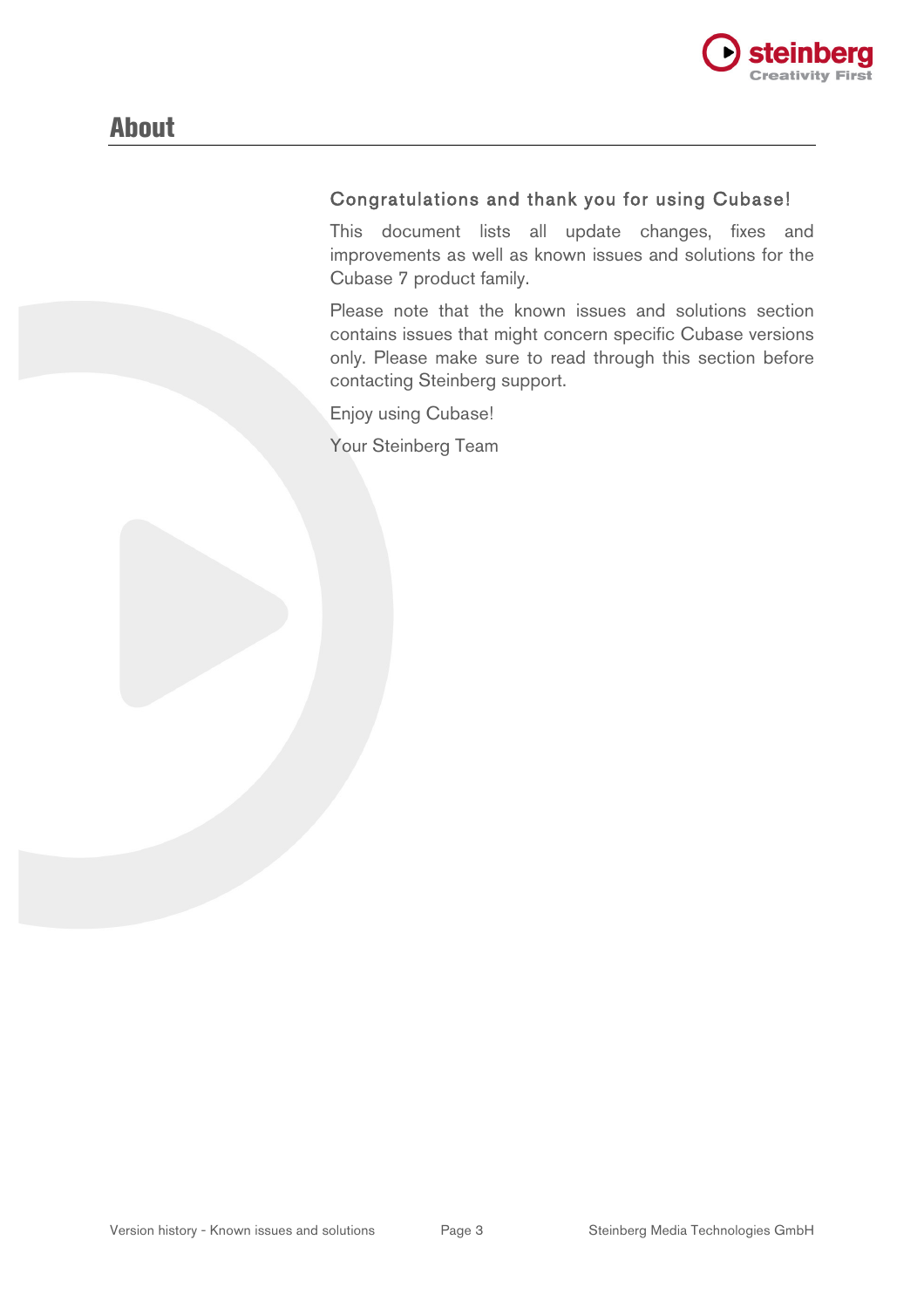

## December 2014

This version contains all improvements from previous maintenance releases as well as the following improvements and issue resolutions.

### Issues resolved

The following table lists all issues that have been resolved in this version.

| 10#           | <i><b>Issue</b></i>                                                                    |
|---------------|----------------------------------------------------------------------------------------|
| $R-$<br>13225 | GLOBAL: The application start-up options window in LE/AI versions has<br>been amended. |
| $R-$          | GLOBAL: Compatibility with OS X Yosemite (Mac OS X 10.10) has been                     |

13414 improved.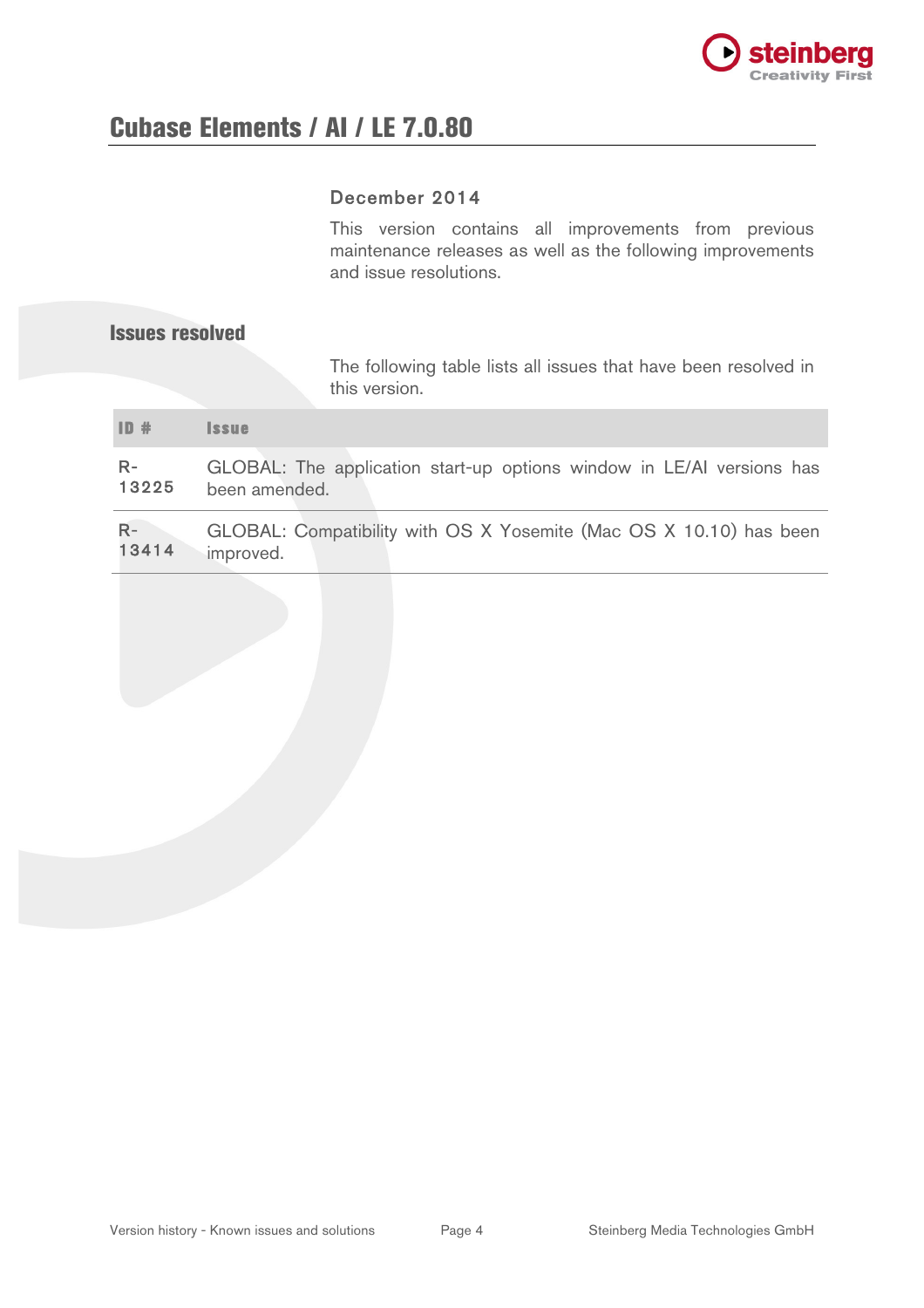

## January 2014

This version contains all improvements from previous maintenance releases as well as the following improvements and issue resolutions.

## Issues resolved

The following table lists all issues that have been resolved in this version.

| ID#                            | <b>Issue</b>                                                                                                                 |
|--------------------------------|------------------------------------------------------------------------------------------------------------------------------|
| $R -$                          | <b>GLOBAL:</b> When opening a file selector dialog the mouse wheel always                                                    |
| 11459                          | works as expected.                                                                                                           |
| $R-$                           | <b>GLOBAL:</b> Switching the ASIO driver no longer leads to unexpected                                                       |
| 11445                          | behavior.                                                                                                                    |
| $R-$<br>11786                  | <b>GLOBAL</b> (OS X 10.9): All non-modal windows are displayed correctly.                                                    |
| $R-$                           | <b>PROJECT:</b> Projects created in Cubase 7.5.x that use the new                                                            |
| 11524                          | TrackVersions feature are fully compatible with 7.0.7                                                                        |
| $R-$                           | <b>PROJECT:</b> When opening a project, locked tempo / signature tracks are                                                  |
| 11454                          | now restored correctly.                                                                                                      |
| $R-$                           | <b>PROJECT:</b> When using the Browse button in the Add Audio Track window,                                                  |
| 11407                          | the Result (Previewer) part of the window is always displayed.                                                               |
| $R-$                           | MIXCONSOLE: The layout of MixConsole no longer misaligns when                                                                |
| 11452                          | switching from a multi-display setup to a system with only one display.                                                      |
| $R -$                          | <b>MIXCONSOLE:</b> Setting the zone visibility of the input/output channels now                                              |
| 11446                          | works as expected.                                                                                                           |
| $R-$                           | MIXCONSOLE: Hiding the EQ section in the Channel Settings window                                                             |
| 11437                          | now works as expected.                                                                                                       |
| $R-$                           | MIXCONSOLE: Using Control+Shift+arrows in MixConsole for changing                                                            |
| 11435                          | levels now works as expected.                                                                                                |
| $R-$<br>11434<br>$R-$<br>11438 | MIXCONSOLE: The context menu on the channel strip module knobs and<br>in the fader area of MixConsole now works as expected. |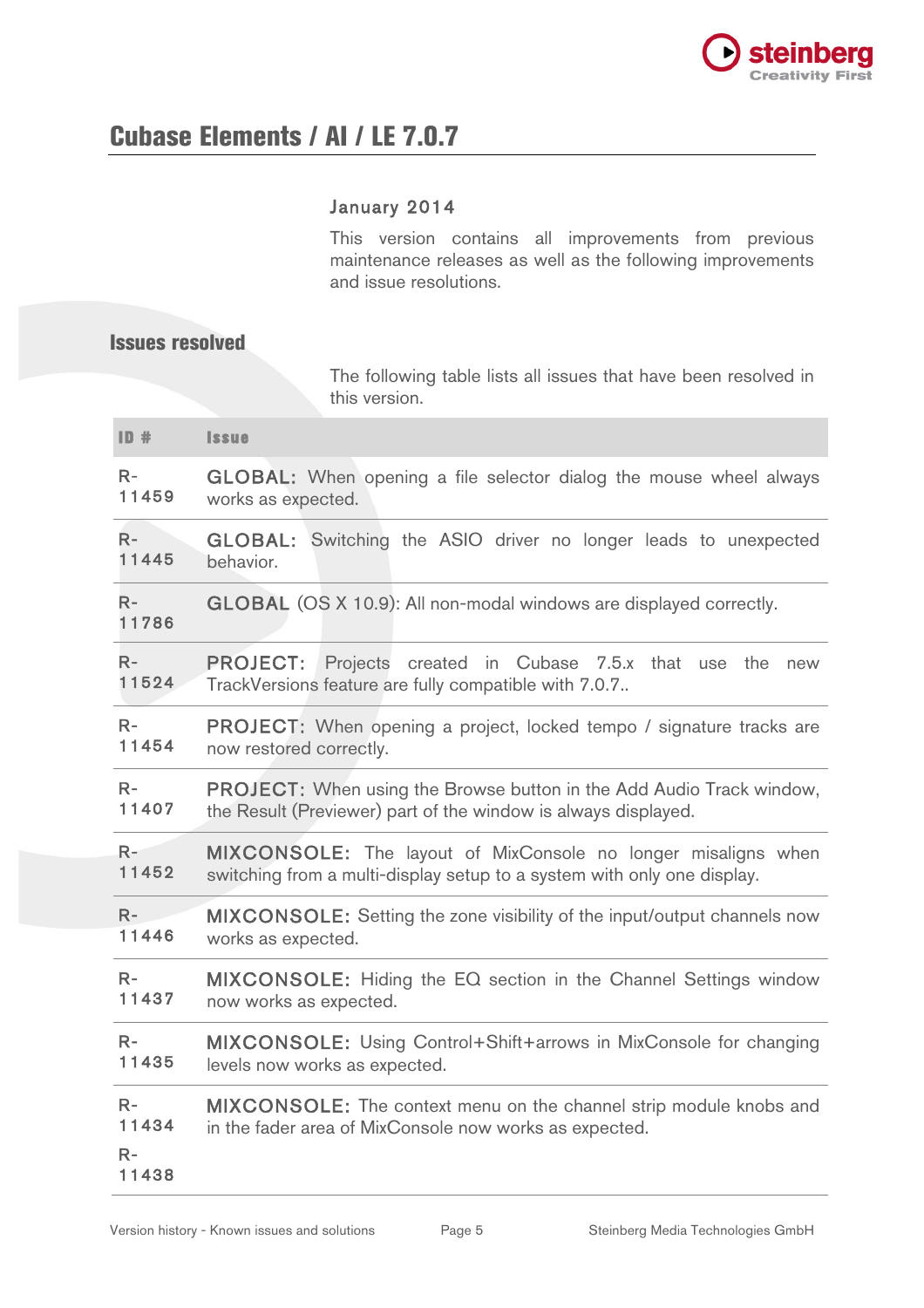

| $R-$          | MIXCONSOLE: Loading a second project with MixConsole opened in full-                                                                                            |
|---------------|-----------------------------------------------------------------------------------------------------------------------------------------------------------------|
| 11413         | screen mode no longer renders the application unreliable.                                                                                                       |
| $R-$          | MIXCONSOLE: When using knob mode for the EQ section in the Channel                                                                                              |
| 10342         | Settings windows, the phase rerverse button is always visible.                                                                                                  |
| $R-$          | MIXCONSOLE: Loading an FX chain preset no longer renders the                                                                                                    |
| 11422         | application unreliable.                                                                                                                                         |
| $R-$<br>11404 | <b>MIXCONSOLE:</b> Changing channels with the cursor keys in the hardware<br>rack of MixConsole no longer leads to an unresponsive state of the<br>application. |
| $R-$<br>11418 | <b>AUDIO:</b> Emptying trash in the Audio Pool now works without issues.                                                                                        |
| $R-$          | MIDI: Playing back a MIDI track containing lyrics events to an external MIDI                                                                                    |
| 11430         | device no longer leads to an unresponsive state of the application.                                                                                             |
| $R-$          | MIDI: Dragging an event up/down with the mouse in the Key Editor always                                                                                         |
| 11443         | leads to accurate audio preview.                                                                                                                                |
|               |                                                                                                                                                                 |
| $R-$<br>11424 | MIDI: Resizing the controller lane in the Key Editor now works as expected.                                                                                     |
| $R-$          | MIDI: Import a MIDI file with the preference set to "Destination: Instrument                                                                                    |
| 11408         | Tracks" no longer leads to an unresponsive state of the application.                                                                                            |
| $R-$          | <b>SCORE:</b> Using the bottom scroll bar to navigate horizontally in the Score                                                                                 |
| 11402         | Editor no longer leads to an unresponsive state of the application.                                                                                             |
| $R-$          | SCORE: Printing to PDF from Score Editor and replacing an existing PDF                                                                                          |
| 11451         | file no longer lead to an unresponsive state of the application.                                                                                                |
| $R-$          | <b>SCORE:</b> Printing from the Score Editor in Cubase Artist / Elements / AI and                                                                               |
| 11400         | LE now works as expected.                                                                                                                                       |
| $R-$          | <b>HARDWARE:</b> When using an MR816 the hardware rack is always available                                                                                      |
| 10705         | from the drop down list.                                                                                                                                        |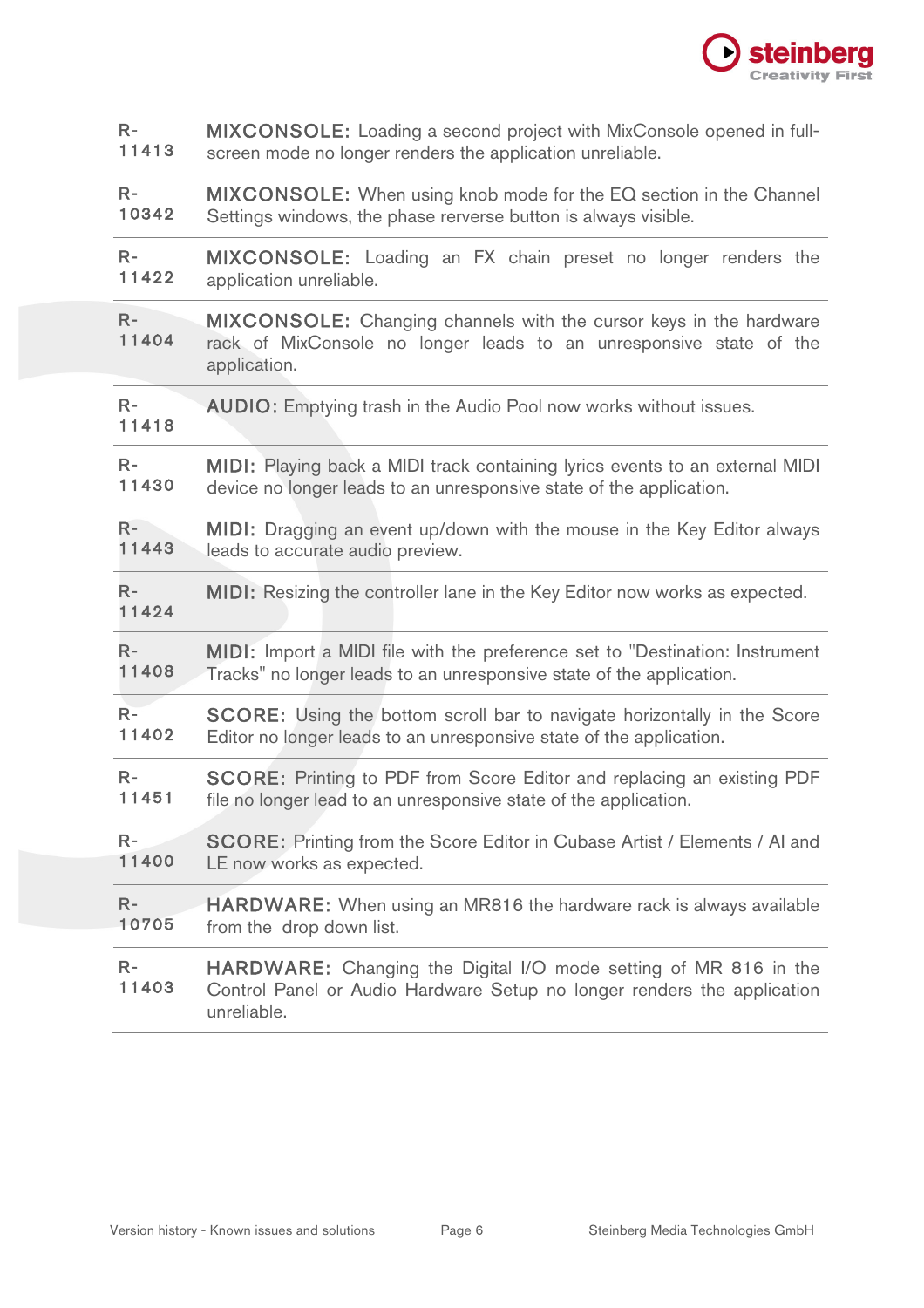

## September 2013

This version contains all improvements from previous maintenance releases as well as the following improvements and issue resolutions.

### **Improvements**

This maintenance update introduces the following improvements:

# **MixConsole**

#### **Visibility improvements**

MixConsole now features better overall visibility and resize and window restore behavior. Depending on the zoom level, the channel names are now displayed on two lines instead of one and the font is rescaled for better readability. Mono / stereo channel format now sports corresponding visual symbols. The Pre and Quick Control sections now feature consistent behavior of overlay controls.

### **One-click plug-in access**

Plug-ins in MixConsole can now be opened with a single mouse click on their slot position.

# **Improved audio stability**

To improve the overall audio stability under Windows, Cubase now ensures that the ASIO driver threads are using Windows MMCSS (Multimedia Class Scheduling Service).

# **Improved UAD compatibility**

Cubase Elements / AU / LE 6.0.6 feature improved UAD compatibility, preventing "sample rate mismatch" issues.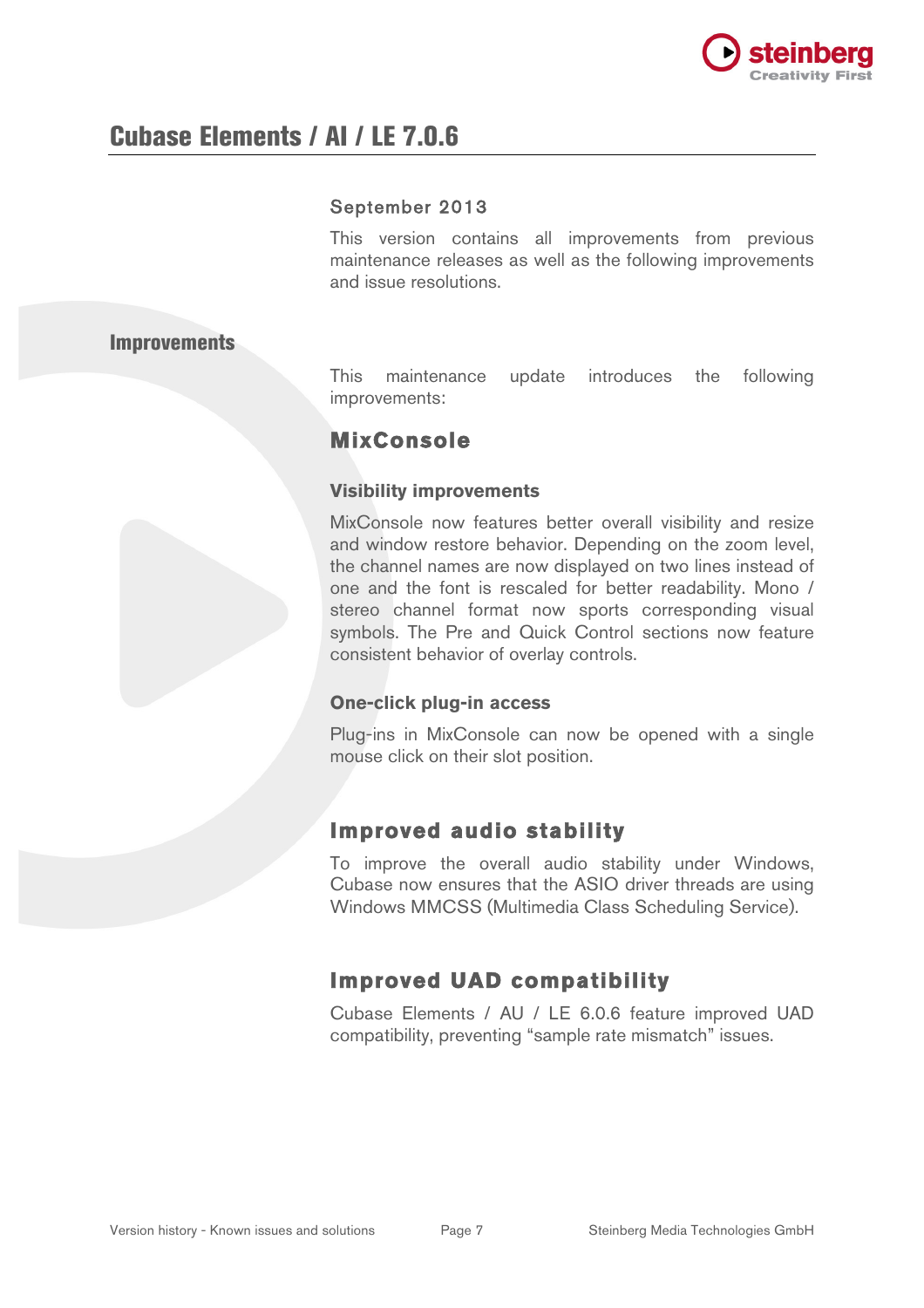

# Issues resolved

The following table lists all issues that have been resolved in this version.

| ID#          | <b>Issue</b>                                                                                                                                                                                                           |
|--------------|------------------------------------------------------------------------------------------------------------------------------------------------------------------------------------------------------------------------|
| $R-$<br>7381 | <b>PROJECT:</b> Unfreezing a pasted Group Track now works as expected.                                                                                                                                                 |
| $R-$         | <b>PROJECT (OS X 10.8 ONLY):</b> Opening a project from a location which                                                                                                                                               |
| 8669         | uses Unicode characters in the file path now works as expected.                                                                                                                                                        |
| $R-$<br>8954 | <b>PROJECT (OS X ONLY):</b> The horizontal zoom direction in the Project<br>window (CMD and mouse wheel) no longer switches depending on the<br>"Natural scrolling" system setting and will always zoom-in like on PC. |
| $R-$         | <b>MIXCONSOLE:</b> Unexpected resizing issues after changing the height of                                                                                                                                             |
| 5960         | MixConsole no longer occur.                                                                                                                                                                                            |
| $R-$         | <b>MIXCONSOLE:</b> The names of channels, insert plug-ins and channel strip                                                                                                                                            |
| 8427         | modules are now displayed with the correct font size.                                                                                                                                                                  |
| $R-$         | <b>MIXCONSOLE:</b> After switching the EQ band type, the focus frames in the                                                                                                                                           |
| 9171         | Channel Settings window now disappear as expected.                                                                                                                                                                     |
| $R-$         | <b>MIXCONSOLE:</b> The pre filter in the Channel Settings window now shows                                                                                                                                             |
| 9329         | the on/off/bypass buttons.                                                                                                                                                                                             |
| $R-$         | MIXCONSOLE: Insert preset names are updated correctly when the insert                                                                                                                                                  |
| 8524         | effect is changed.                                                                                                                                                                                                     |
| $R-$         | MIXCONSOLE: Track pictures on channels in MixConsole are now always                                                                                                                                                    |
| 9180         | centered properly.                                                                                                                                                                                                     |
| $R-$         | MIXCONSOLE: The Solo defeat tooltip now displays the correct modifier                                                                                                                                                  |
| 8452         | ("ALT+CTRL").                                                                                                                                                                                                          |
| $R-$         | MIXCONSOLE: Pressing a key on the computer keyboard does not                                                                                                                                                           |
| 8611         | interrupt writing automation.                                                                                                                                                                                          |
| $R-$         | MIXCONSOLE: Disabling a track no longer disconnects the side-chain                                                                                                                                                     |
| 7952         | inputs of the hosted plug-ins.                                                                                                                                                                                         |
| $R-$<br>8973 | <b>PLUG-INS:</b> Besides the channel strip modules, Cubase Elements 7 now<br>shows the regular plug-in versions of Envelope Shaper, Gate, Maximizer and<br>Vintage Compressor.                                         |
| $R-$         | <b>PLUG-INS:</b> Opening a project created in a previous Cubase version and                                                                                                                                            |
| 8149         | using bridged VST 2 plug-ins now works without issues.                                                                                                                                                                 |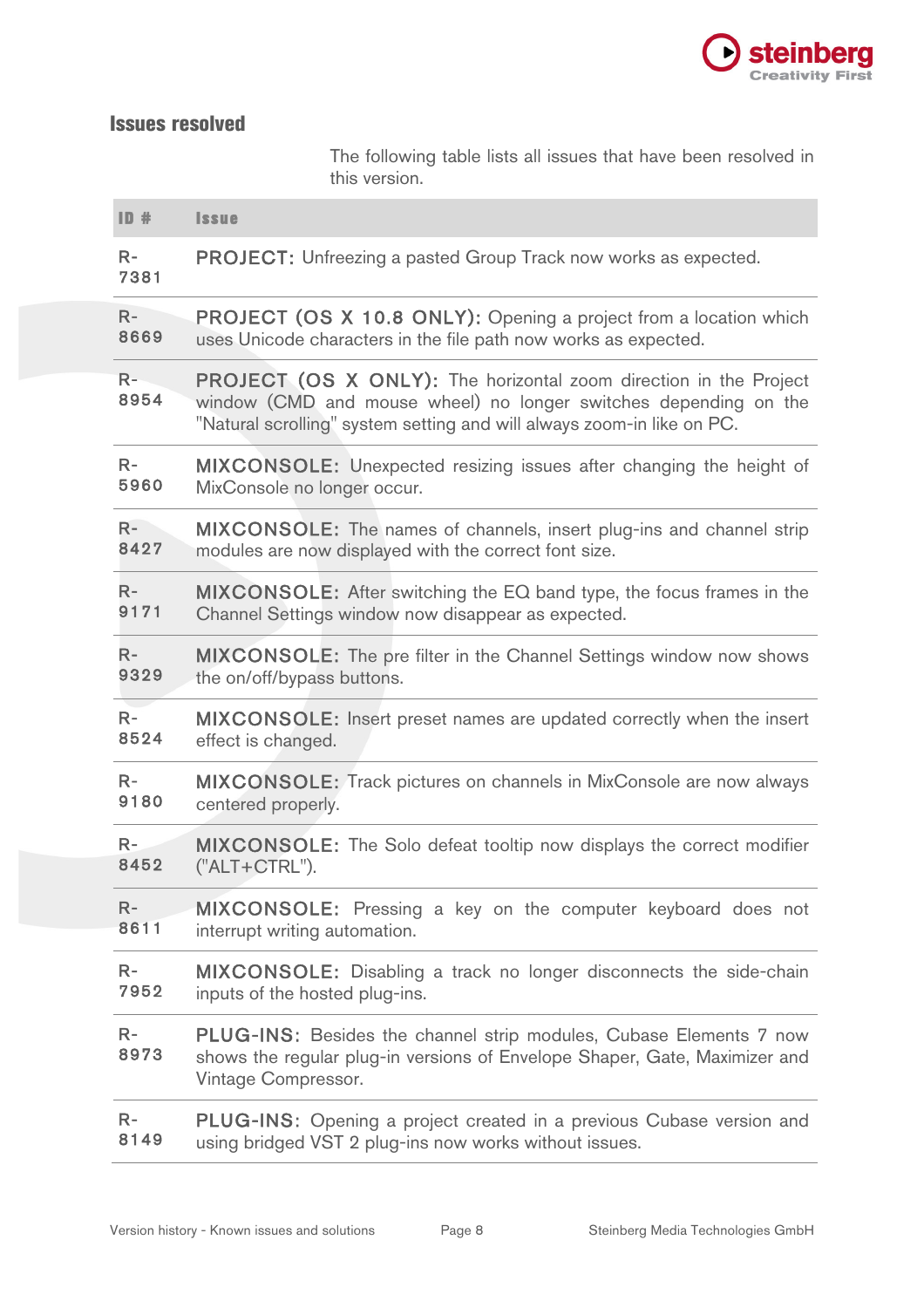

R-8823 SCORE: Printing a score under OS X now works as expected.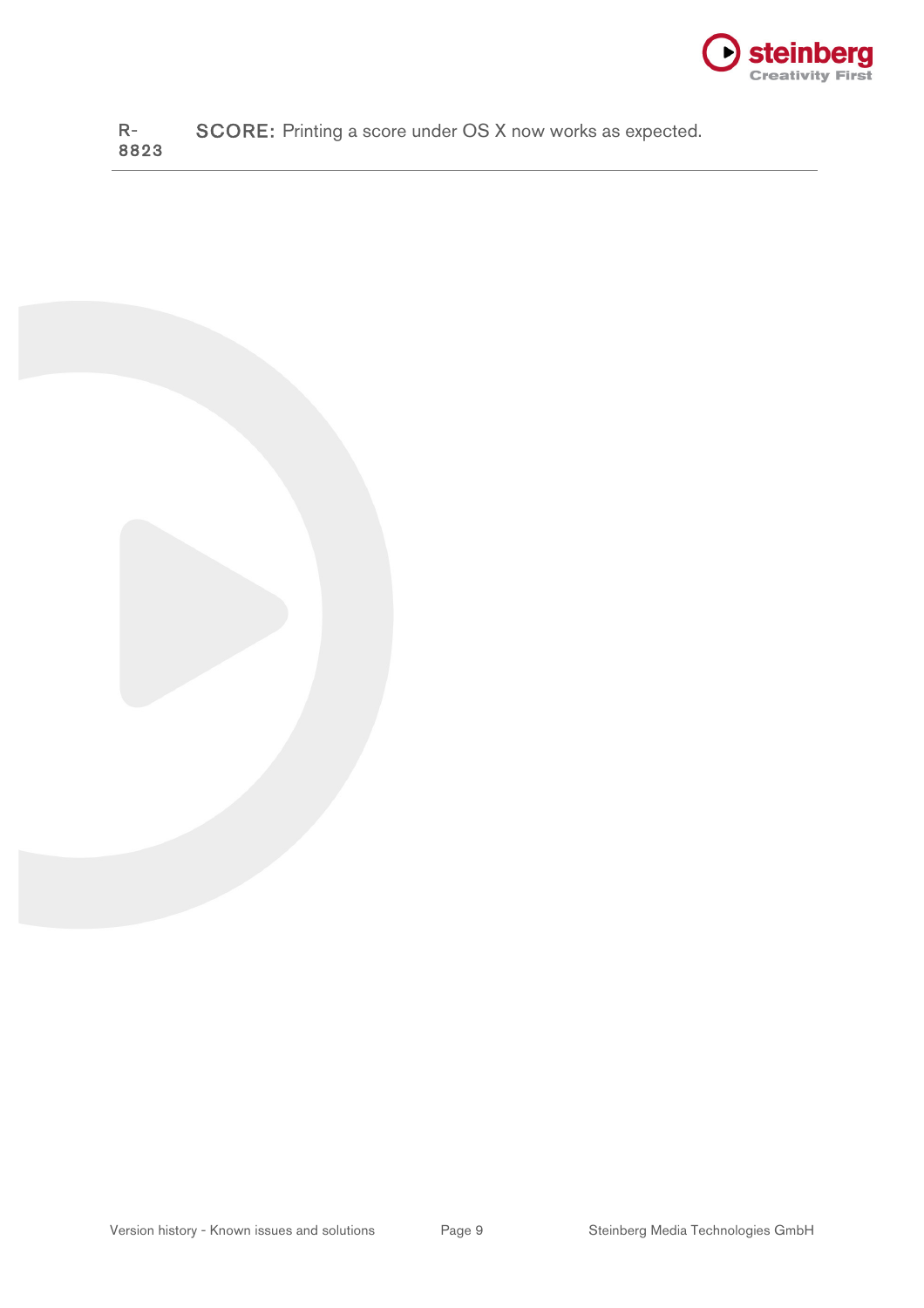

#### June 2013

This version contains all improvements from previous maintenance releases as well as the following improvements and issue resolutions.

#### Improvements

This maintenance update introduces the following improvements:

# **Channel configuration display**

The channel configuration (e.g. 2.0, 5.1 etc.) is now also displayed for Group and FX channels in the Project window. It can be configured in the Track Control Setup.

# **Folder tracks color**

Folder Tracks now supports the "Colorize Track Controls" settings in the Preference menu.

# **Improved track selection**

A new preference in the editing section named "Select Track on Background Click" has been added. It allows to select a track by clicking in the Project window workspace area.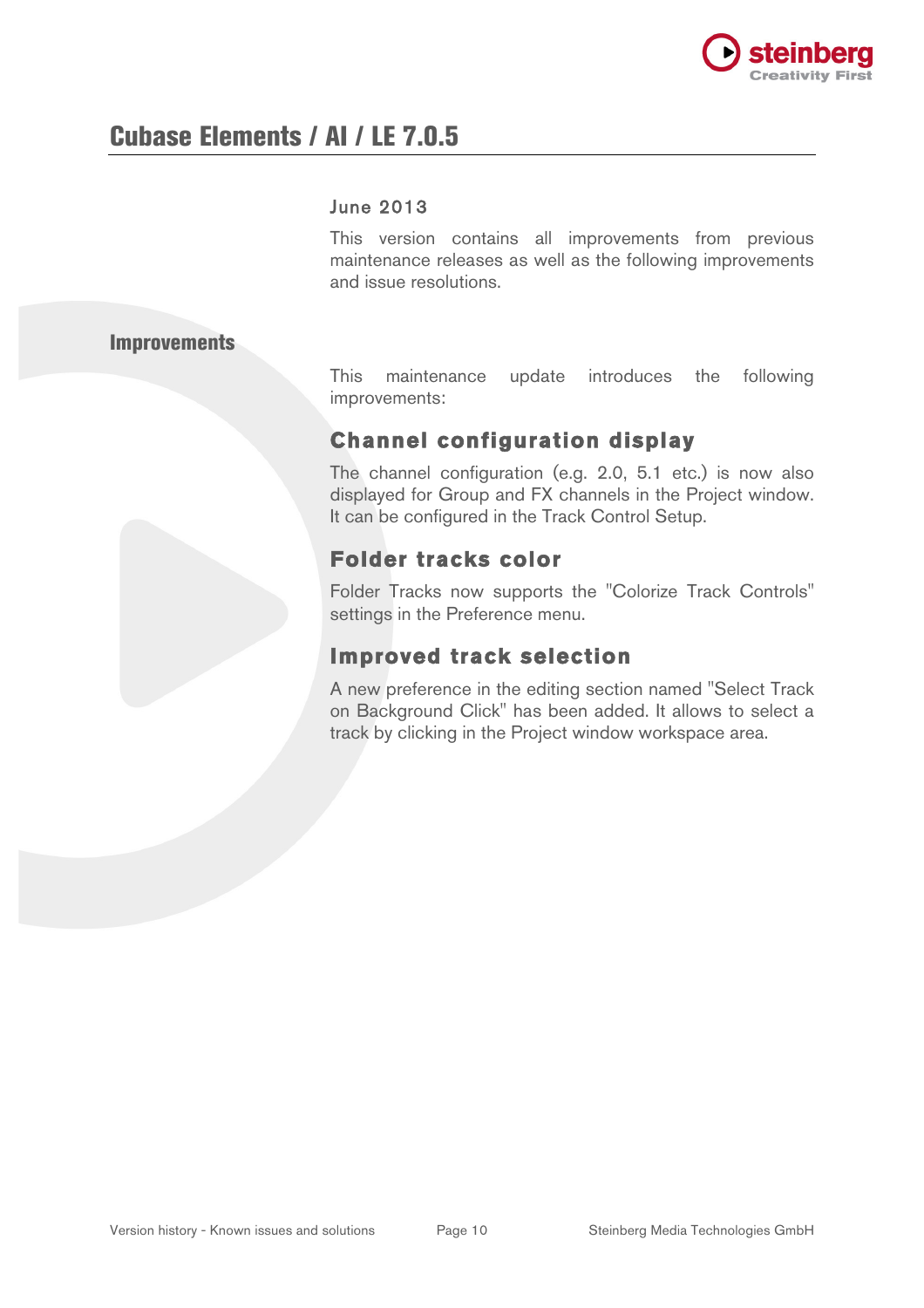

# Issues resolved

The following table lists all issues that have been resolved in this version.

| ID#          | <b>Issue</b>                                                                    |
|--------------|---------------------------------------------------------------------------------|
| $R-$         | MIXCONSOLE: Texts related to Insert slots no longer mask each other             |
| 6192         | when hovering over the slots.                                                   |
| $R-$         | <b>MIXCONSOLE:</b> The preset names of insert effects are now displayed         |
| 6621         | correctly.                                                                      |
| $R-$         | MIXCONSOLE: When closing a folder in MixConsole, which contained a              |
| 7574         | selected track, Track 01 is no longer accidently selected.                      |
| $R-$         | <b>MIXCONSOLE:</b> The channel width can no longer be smaller than the given    |
| 7723         | minimal size.                                                                   |
| $R-$         | MIXCONSOLE: Channel strip module sections can now be expanded                   |
| 7885         | even if the respective tracks are frozen.                                       |
| $R-$         | <b>MIXCONSOLE:</b> When resizing MixConsole, pictures and notes will remain     |
| 7933         | visible.                                                                        |
| $R-$<br>8051 | MIXCONSOLE: Entering channel numbers now works as expected.                     |
| $R-$         | <b>MIXCONSOLE:</b> The word-reduction algorithm now displays readable           |
| 8147         | characters at the end of the track name field at all times.                     |
| $R-$         | MIXCONSOLE: All functions of the channel strip's context menu now work          |
| 8171         | correctly.                                                                      |
| $R-$<br>8102 | <b>PLUG-INS:</b> The width parameter of the Phaser plug-in now works correctly. |
| $R-$<br>8104 | <b>PLUG-INS: VST Amp Rack tuner now works more precisely.</b>                   |
| $R-$         | <b>PROJECT:</b> Another possible issue when closing the application has been    |
| 5375         | resolved.                                                                       |
| $R-$<br>7923 | <b>PROJECT:</b> Global bypass now works correctly.                              |
| $R-$         | MIDI: Using pedal sustain (down) and playing the first note on no longer        |
| 8054         | causes hanging notes.                                                           |
| $R-$         | REMOTE: On EuCon and WK-Audio remote control surfaces, fade in and              |
| 6731         | fade out now work correctly in Edit Mode.                                       |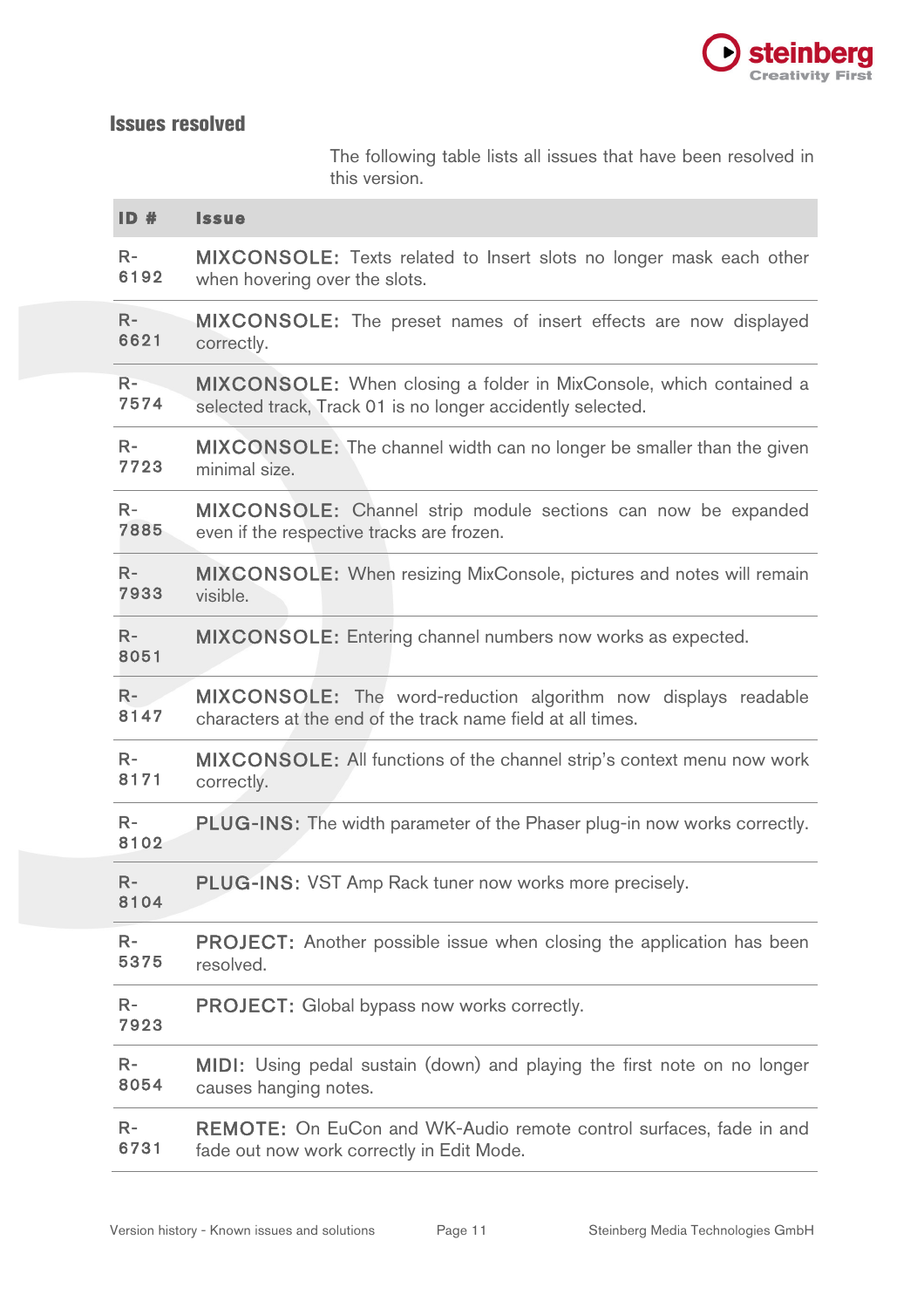

R-8152 KEY COMMANDS: The color tool can now be accessed via key commands.

R-7738 KEY COMMAND: Routing of multiple tracks now works correctly with SHIFT + command.

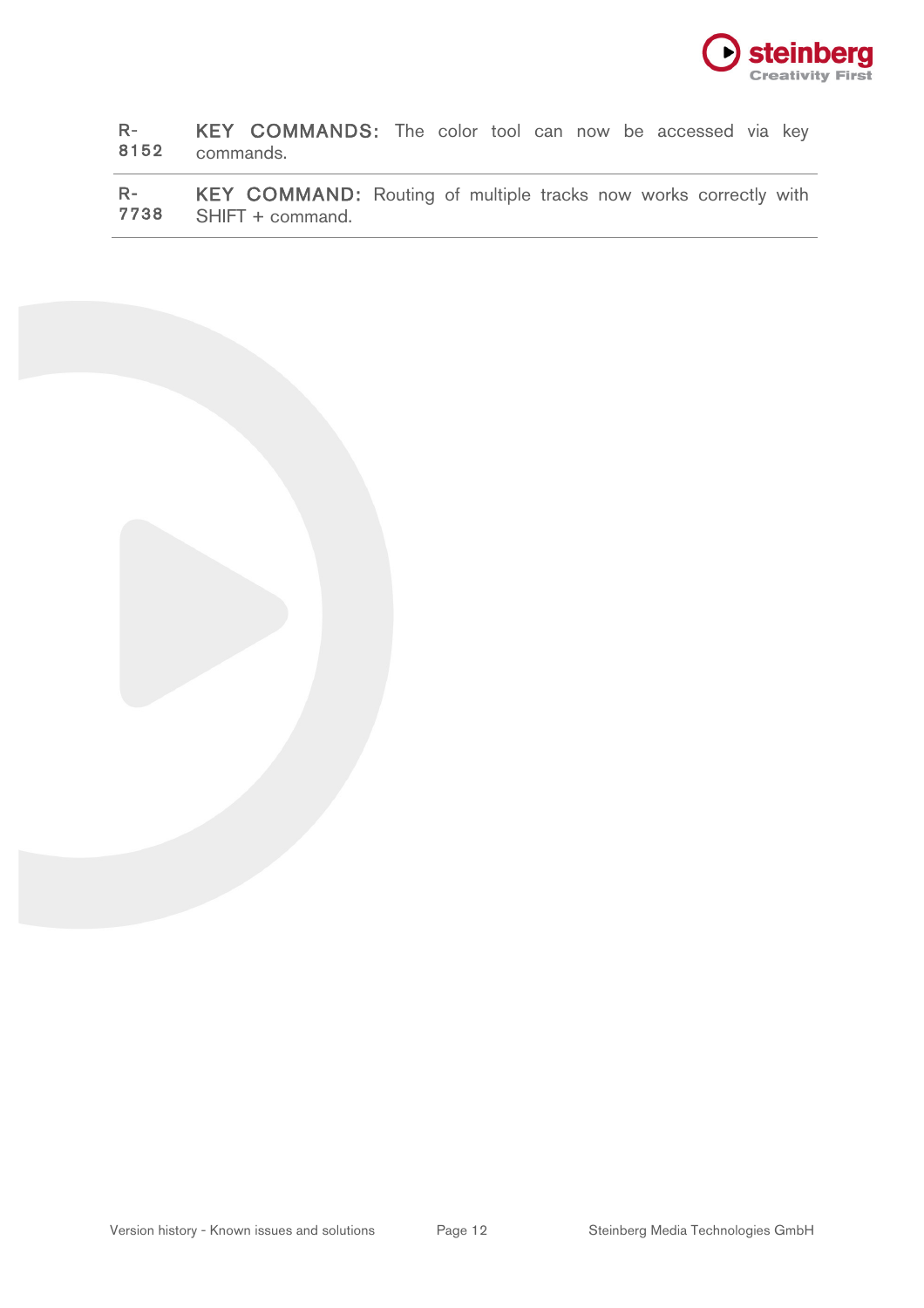

# Cubase Elements 7.0.4

# May 2013

Initial release.

To get an overview of the new features Cubase 7 has to offer, please take a look here:

www.steinberg.net/cubase7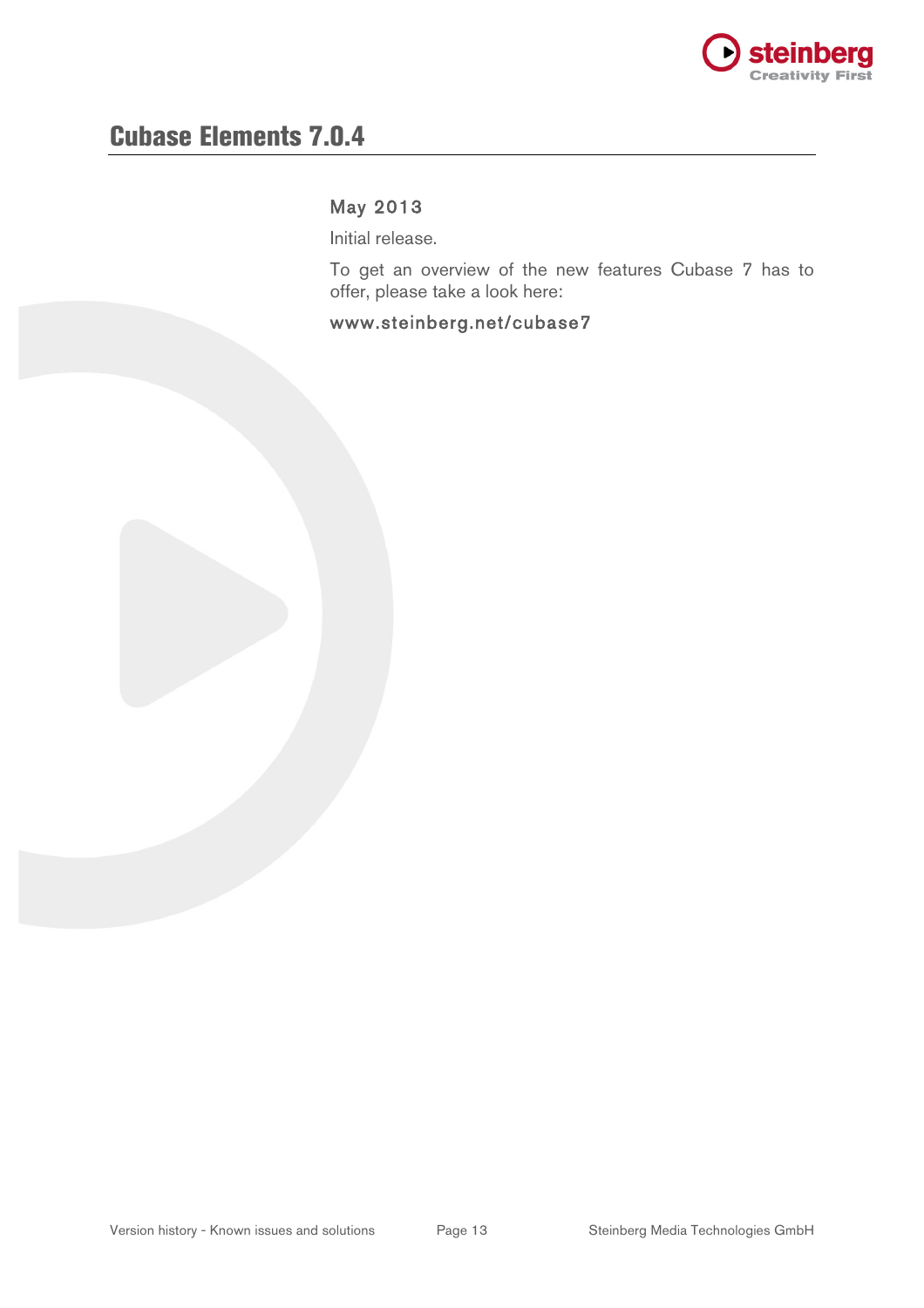

# Audio

### **Bounce selection and musical mode – SQ-3830**

When you have bounced from range selection, the resulting audio files may run out of sync when enabling musical mode. This is caused by wrong snap point position. Move snap point of all resulting audio files to event start, then enable Musical Mode.

## **AudioWarp audible artifacts – SQ-3971**

Toggling Cycle on/off shortly before reaching the right locator may produce an audible artifact when using one of the élastique Pro AudioWarp presets. There is currently no workaround except to avoid this or using the Standard algorithms for warping.

### **Freeze: Frozen files are excluded from sample rate conversion – SQ-18473**

Frozen files are excluded from sample rate conversion when changing project sample rate. Unfreeze before changing the project sample rate.

MIDI

# **Chord Track – R-6284**

Please note that if tracks are following the Chord Track in voicing mode the pitches of notes cannot be changed manually. Therefore if you change the pitch of a note in the Key Editor, it will immediately snap back to its position according to the voicing. In the VariAudio editor, you can move the pitches on your own but such changes are reverted when other edits are applied.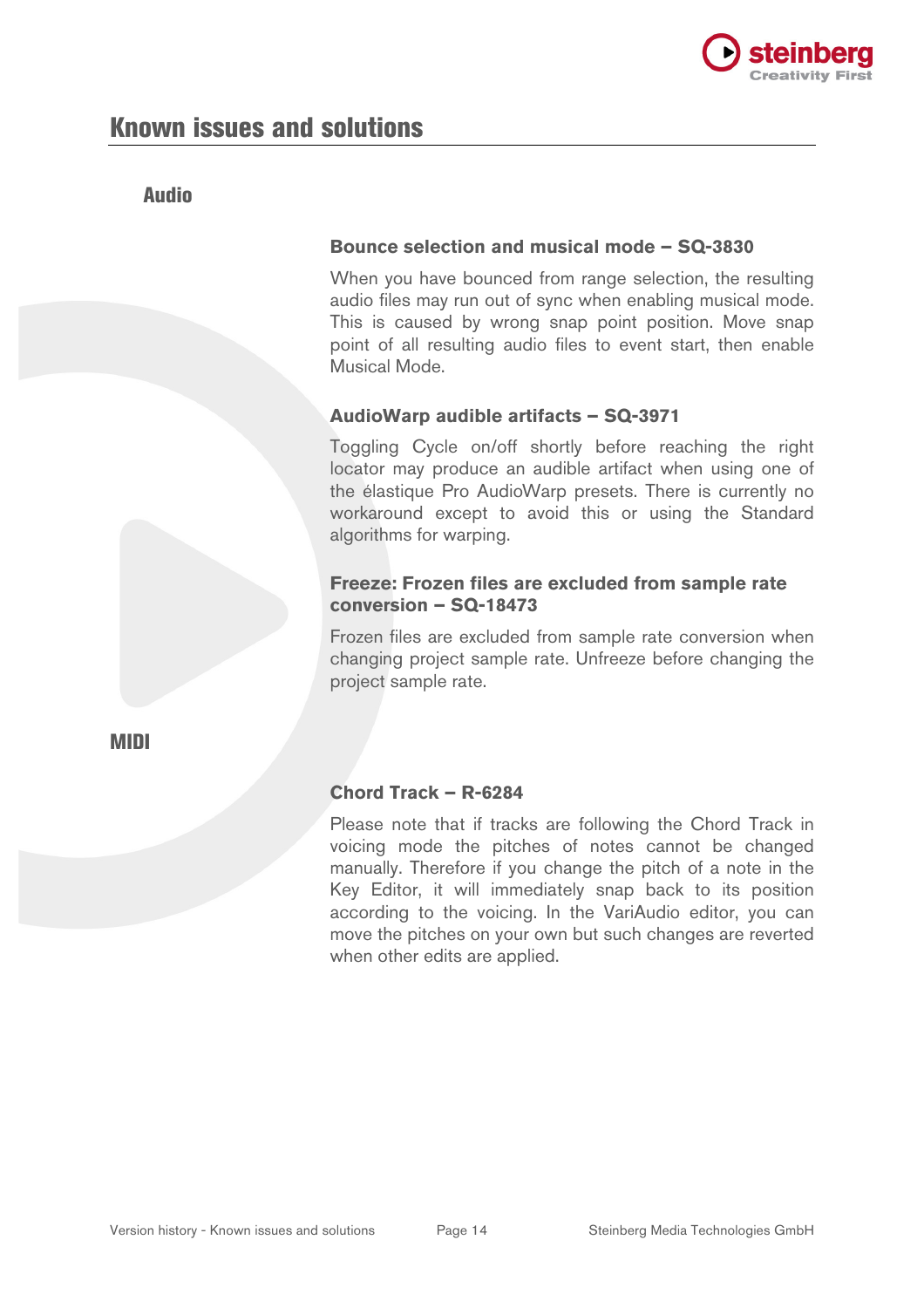

# Plug-ins

#### **Old VST plug-ins – R-2304**

Outdated VST plug-ins may render the application unresponsive. Please use only VST plug-ins built with VST SDK 2.4 or higher.

#### **Using PowerPC plug-ins on OS X 10.7 / 10.8 systems**

Please note that since the release of OS X 10.7 Apple does not provide the OS component "Rosetta". Therefore PowerPC plug-ins can no longer be used in Cubase. More details can be found at:

https://www.steinberg.net/en/support/knowledgebase\_new/ show details/kb show/mac-os-x-snow-leopard-some-olderplug-ins-are-missing

#### **Plug-ins: iLok-protected plug-ins with an invalid license – SQ-238**

iLok-protected plug-ins with an invalid license may render the application unstable. Make sure to have valid licenses on your iLok key for these products.

#### **Plug-ins: The Roomworks plug-in may become unresponsive – SQ-14840**

The Roomworks plug-in may become unresponsive if extreme parameter values are set. Avoid using min. / max. parameter values for Reverb Time or Room Size.

#### **Plug-ins: VST instruments may not produce any sound – RIO-6054**

Few VST instruments (e.g. from Native Instruments) may not produce any sound if used with Hermode Tuning (HMT) because HMT uses MicroTuning information for VST 2 plugins. Some instruments do not work if MicroTuning is applied to them. Please contact the manufacturer for an update for the affected plug-ins.